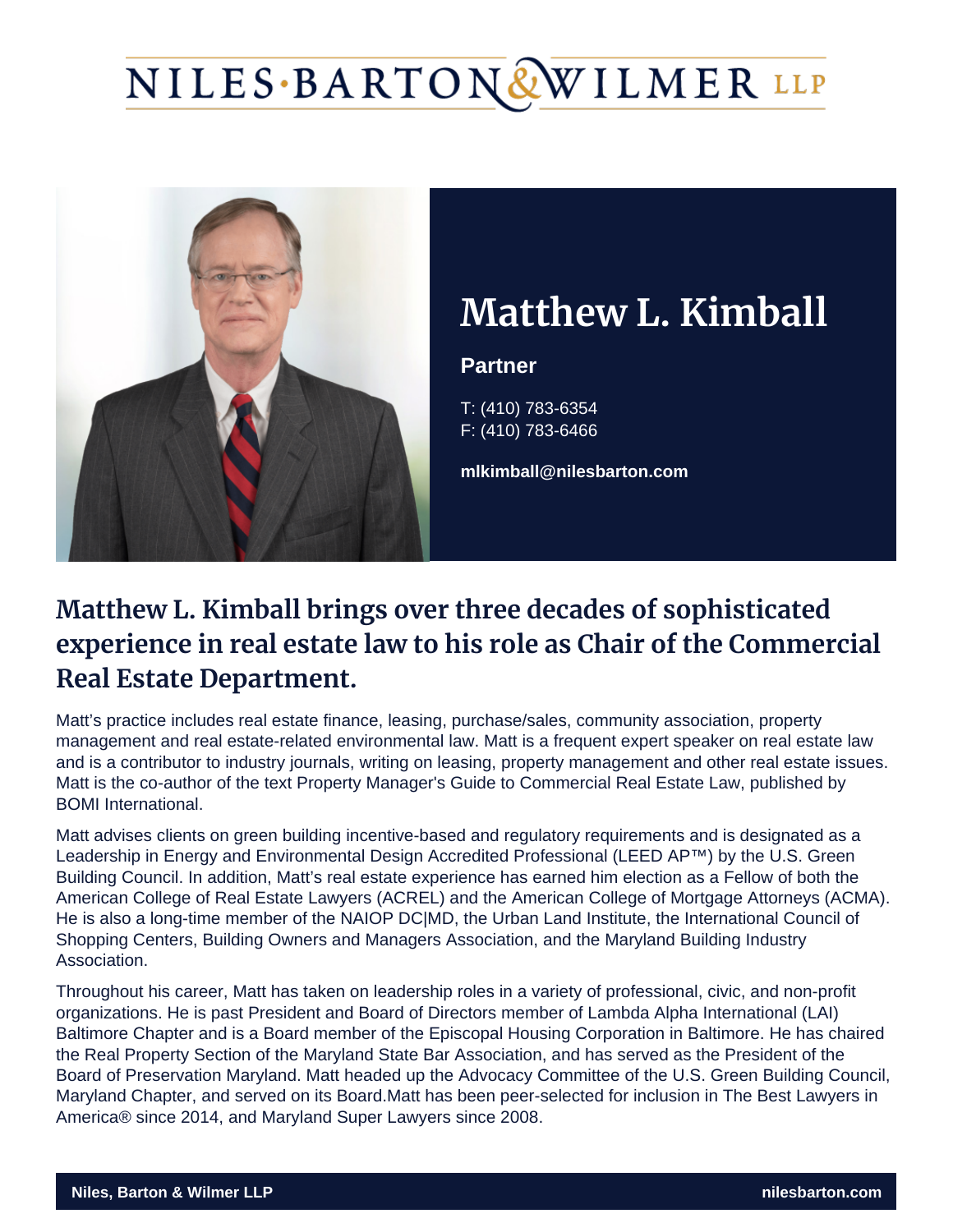#### **Bar Admissions**

#### Maryland

#### **Education**

J.D., Washington and Lee University School of Law, 1983

Law Review: Washington and Lee Law Review, 1981 - 1982

A.B. in American Civilization, with Honors, Brown University, 1977

#### **Related Practice Areas**

Commercial Sales and Leases Lending and Financing Real Estate

#### **Associations**

- American College of Real Estate Lawyers
- American College of Mortgage Attorneys
- International Conference of Shopping Centers
- Building Owners and Managers Association of Baltimore
- Maryland State Bar Association
- Urban Land Institute
- NAIOP DC|MD

#### **Accolades**

- Best Lawyers in America®, Real Estate Law, 2014 present
- Maryland Super Lawyers, Real Estate, 2008 present



#### **Community Leadership**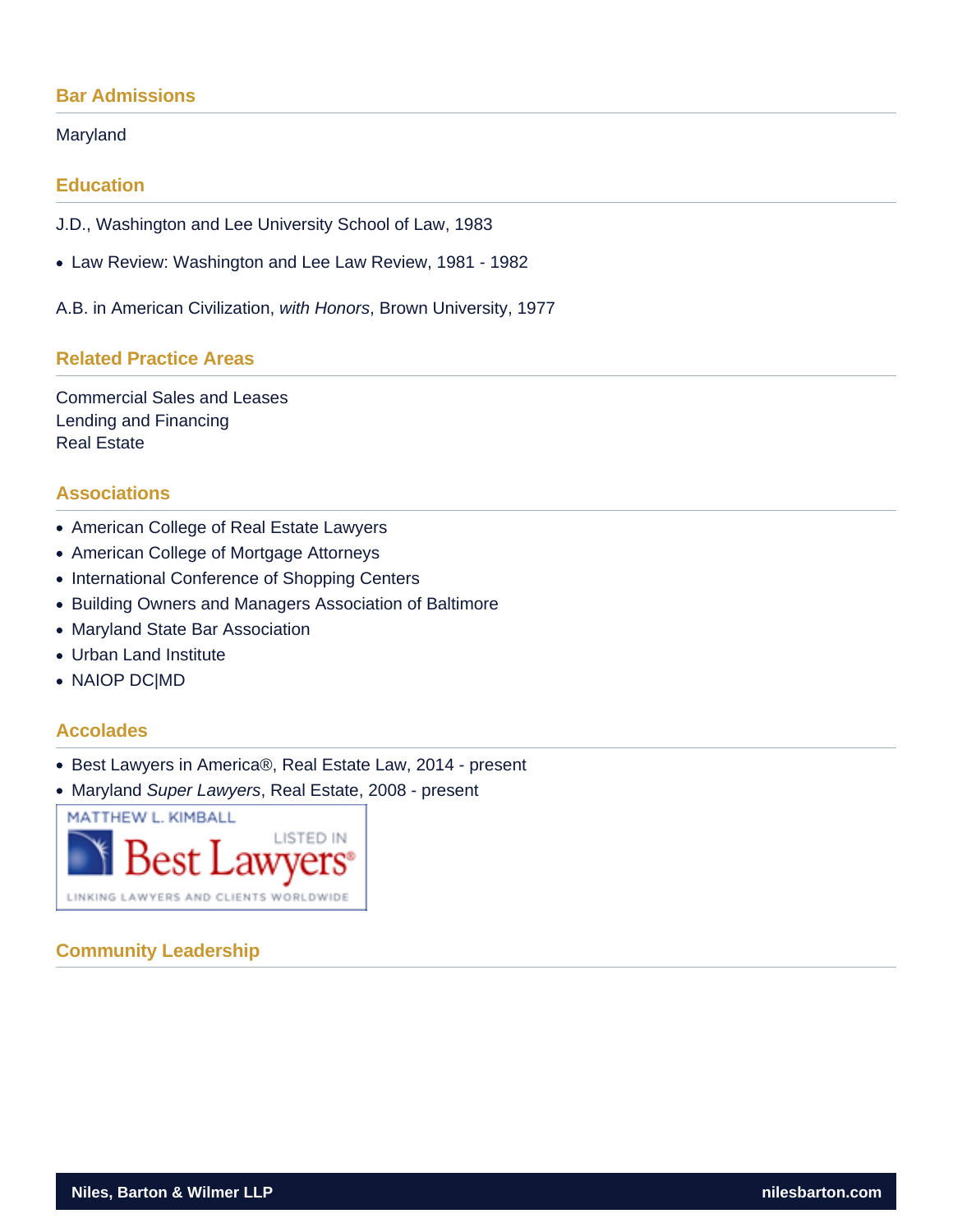- Lambda Alpha International (LAI), Baltimore Chapter, past President and current member, Board of Directors
- Episcopal Housing Corporation, current member, Board of Directors
- U.S. Green Building Council, Maryland Chapter, Former Board of Directors, former Chair, Advocacy **Committee**
- Maryland State Bar Association, Real Property Section, former Chair
- American College of Mortgage Attorneys Fellow, former Chair, State of Maryland
- Preservation Maryland, former President and Board of Directors

#### Published Works

- [Maryland's Medical Marijuana Law: Transactional and Ethical Perspectives for Real Estate Practitioners,](http://scholarworks.law.ubalt.edu/cgi/viewcontent.cgi?article=1053&context=ubjld) Co-Author with Nicole M. Lacoste Folks, Esq. and Lawrence F. Haislip, Esq., University of Baltimore School of Law Journal of Land and Development, Volume 5, Fall 2016, No. 2
- The Greening of Public Private Partnerships: What Design Professionals and Contractors Need to Know for Green Building's Next Legal Frontier, Co-Author with Tracy L. Steedman, Esq. and Stephen Del Percio, Esq., University of Baltimore School of Law Journal of Land and Development, Volume 3, Spring 2014, No. 2
- Seven Lease Terms Every CEO Should Know for Negotiating the Office Lease (Corporate Law Insights: Top Corporate Lawyers Share What They Know Best), ExecSense, January 23, 2013
- Baltimore City Green Building Standards: New Regulations Pose Unanswered Questions, BOMA Website, Fall, 2010
- Leasing Opportunities in Today's Market, Private Client Presentation, 2010
- Anatomy of a Commercial Office Lease, Private Client Presentation, 2010
- Fundamentals of Commercial Loan Documentation, National Business Institute (NBI), 2005
- Structuring the Commercial Loan in Maryland, National Business Institute (NBI), 2002
- Tips for Negotiating a Rooftop Antenna Lease, The Daily Record, June 4, 1998
- Property Manager's Guide to Commercial Real Estate Law (Co-Author), BOMI Institute, 1997
- Tax Benefits Provide Powerful Incentives for Firms Locating in Baltimore's Empowerment Zone, The Corridor Real Estate Journal, February 3, 1995
- LLCs Offer New Flexibility, Mini Storage Messenger, October, 1994
- New Legislation Requires Seller Disclosures, Distinctive Properties, August, 1993
- EPA's New Rules on Superfund Frees Banks from Sharing Clean Up Costs, The Daily Record, May 20, 1993
- Superfund Liens Held Unconstitutional, Real Estate Finance, Winter, 1992
- The EPA's Final Rule: Updated Lender Guidance on Superfund Liability, Real Estate Finance, Summer, 1992
- Environmental Strategies for the Real Estate Lender, Real Estate Finance, Winter, 1991
- New Certification Requirements for Some Recorded Instruments, The Daily Record, September 12, 1990
- The Admissibility of Subsequent Remedial Measures in Strict Liability Actions: Some Suggestions Regarding Federal Rule of Evidence 407, 39 Washington & Lee Law Review 1415, 1982

#### **Seminars**

- Speaker, U.S. Green Building Council of Maryland, [Showcase of Sustainability](http://www.usgbcmd.org/calendar?eventId=802168&EventViewMode=2&CalendarViewType=1&SelectedDate=2/7/2014), 2014
- Co-Speaker, Greater Baltimore Board of Realtors (GBBR), [Stormwater Fee Program in Maryland](http://www.gbbr.org/main/donotdelete/empages/eventdescription/?CalendarEventKey=a6f9c76a-bdff-4f72-b443-cea768123d4a&EventTypeKey=&Home=/calendar1), 2014
- Speaker, BOMA Educational Breakfast Seminar on Stormwater Fees in Maryland, 2013
- Instructor, BOMA Baltimore RPA Course, Law for Property Managers
- Speaker, Landord and Tenant Law in Maryland, 2013